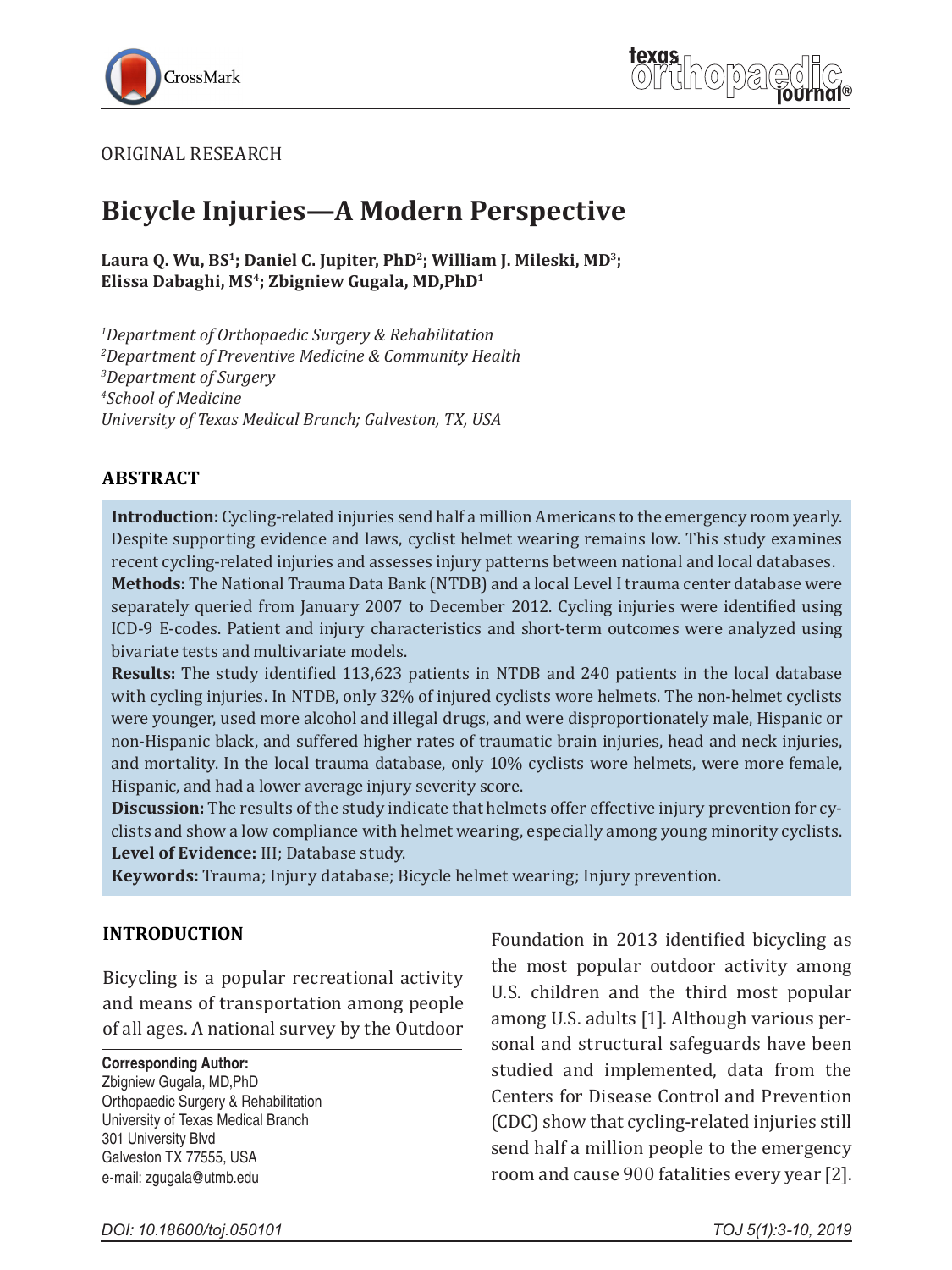Furthermore, reported numbers likely underestimate the true incidence of bicycle injuries, because not all injuries are documented in police or hospital records. Children are the most commonly injured age group, but the elderly sustain injuries with higher morbidity and mortality [3]. This suggests that bicycle injury patterns may vary with demographic and behavioral factors, and that prevention strategies can be differentially adjusted for each target population.

Current injury prevention methods include protected bicycle lanes, cyclist visibility, cyclist education, and protective equipment (eg, helmets) [3]. Of these, helmet use is by far the most extensively studied and commonly recommended. Many cities and states have enacted local helmet laws, most of which are limited to riders under the age of 18 [4]. These laws have been controversial—one side citing the number of studies indicating reduction of head injury and mortality with helmet use, and the other side pointing out the lack of high quality evidence that show helmet laws can effectively change injury patterns without also decreasing ridership [5-7]. Compliance with helmet-wearing is low, as low as one quarter of cyclists, which is especially true among young riders [8-9].

Many studies on bicycle ridership have previously identified risk factors for injury and mortality [3,10-15]. Additionally, other studies have focused on helmets, examining rates of, barriers to, and effectiveness of helmet use [3,8-9,16-18]. Yet, despite the published research and public reports, bicycle injuries have not seen a dramatic decline. Understanding factors associated with cycling-related injury severity and mortality may potentially help establish effective policy countermeasures. More importantly, further research can bring awareness to this ongoing issue that is both deadly and costly. The objectives of the current study were to examine cycling-related injuries from both local and national trauma databases and identify cyclist- and injury-related risk factors, and to compare the two sets of results to determine whether guidelines for bicycle safety can be adjusted for local communities.

## **PATIENTS & METHODS**

## **Study Design**

The National Trauma Data Bank (NTDB) and a local Level I trauma center database were separately queried for bicycle injury data from January 2007 to December 2012. NTDB is managed by the American College of Surgeons and contains prospectively collected, de-identified data from over 700 trauma centers across the USA. The local trauma database contains similar information and contributes data annually to the NTDB. Approval was obtained from the University of Texas Medical Branch's Institutional Review Board for this patient population.

Patients with bicycle-related injuries were retrospectively identified using ICD-9 E-codes (800-807[.3], 810-825[.6], 826.1). All external causes in which the patient was a bicyclist, such as collisions with motor vehicles, were included. Each bicycle trauma event was considered independently, even if a patient was involved in more than one accident during the study period. Patient characteristics (demographics, drug use), injury factors (mechanism, location, body region, helmet use), and short-term outcomes (severity, complications, number of procedures, length of stay, death) of interest were extracted. Patients under the age of 3 were excluded due to low likelihood of independent riding.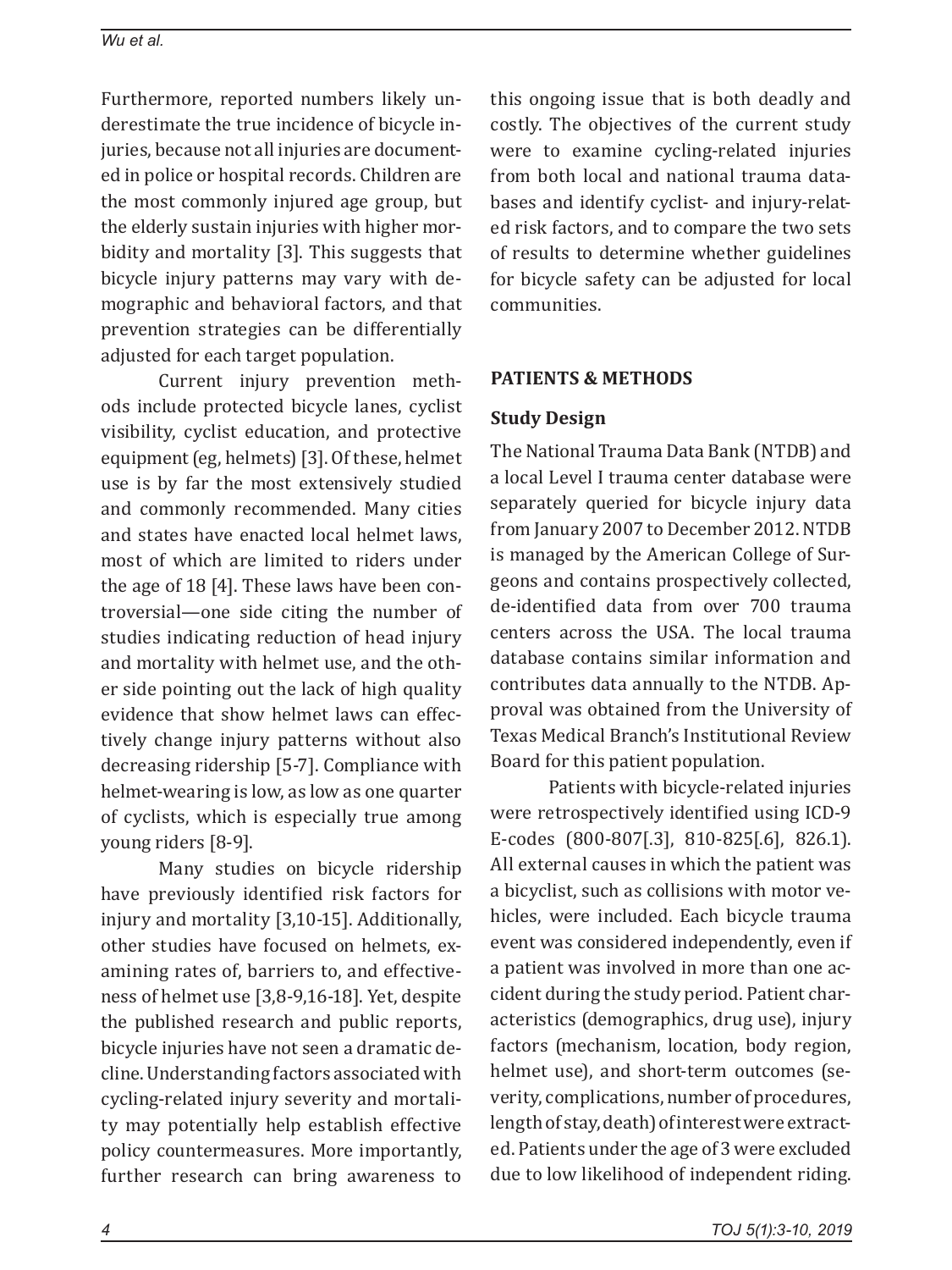## **Statistical Methodology**

Data sets from the 2 databases were separately analyzed and then compared. Univariate analyses were carried out to describe each variable, using means (standard deviations) or proportions, as appropriate. Bivariate categorical comparisons were performed using the Pearson Chi-square test or Fisher's exact test. Groups were compared using the Student's t-test or analysis of variance (ANOVA). Multivariate models (logistic regressions) were built based on the bivariate analyses in order to relate predictor

variables to outcome variables and control for confounding variables. In general, the variables with a bivariate analysis *P*-value <0.2 were included in the multivariate models. Odds ratios were determined for each predictor variable in the multivariate analyses. All tests were two-sided, and a *P*-value <0.05 considered significant. All analyses were completed using the R statistical package version 3.2.5 (R Developmental Core Team; R: A Language and Environment for Statistical Computing, 2009; available from: http://www.R-project.org).

|                                    | National <sup>a</sup> | Local <sup>a</sup> | $P$ -value |
|------------------------------------|-----------------------|--------------------|------------|
| n                                  | 113623                | 240                |            |
| Sex                                |                       |                    | $0.0094*$  |
| Male                               | 80%                   | 74%                |            |
| Female                             | 20%                   | 26%                |            |
| Age, years (mean±SD)               | $32.8 \pm 20.3$       | 34.7±19.2          | 0.107      |
| Race/Ethnicity                     |                       |                    | $< 0.001*$ |
| White                              | 70%                   | 59%                |            |
| <b>Black</b>                       | 10%                   | 15%                |            |
| Hispanic                           | 13%                   | 24%                |            |
| Alcohol (Above Legal Limit)        | 9.7%                  | 0.97%              | $< 0.001*$ |
| Drugs (Illegal Use)                | 9.2%                  | 0%                 | $< 0.001*$ |
| Helmet (Yes)                       | 32%                   | 10%                | $< 0.001*$ |
| Mechanism                          |                       |                    | $< 0.001*$ |
| Motor Vehicle Accident             | 34%                   | 63%                |            |
| <b>Bike Only</b>                   | 64%                   | 35%                |            |
| Location                           |                       |                    | $< 0.001*$ |
| Street                             | 72%                   | 92%                |            |
| Recreation                         | 10%                   | 3.2%               |            |
| Injury Severity Score (mean±SD)    | $9.8 + 8.3$           | $6.9 \pm 7.7$      | $< 0.001*$ |
| <b>AIS Head</b>                    |                       |                    | $< 0.001*$ |
| GCS (mean±SD)                      | $14.2 \pm 2.5$        | $14.5 \pm 2.2$     | $0.0168*$  |
| Death                              | 1.9%                  | 1.3%               | 0.486      |
| Length of Stay, days (mean±SD)     | $3.9 \pm 7.1$         | $0.92 \pm 4.6$     | $< 0.001*$ |
| ICU Length of Stay, days (mean±SD) | $0.99 \pm 3.9$        | $0.92 \pm 4.6$     | 0.224      |
|                                    |                       |                    |            |

## **Table 1. Patient Characteristics of National and Local Samples.**

aDenominator is the number of patients where the variable was recorded and excluded those that were unknown; \*Statistically significant difference between groups at  $\alpha$ =0.05.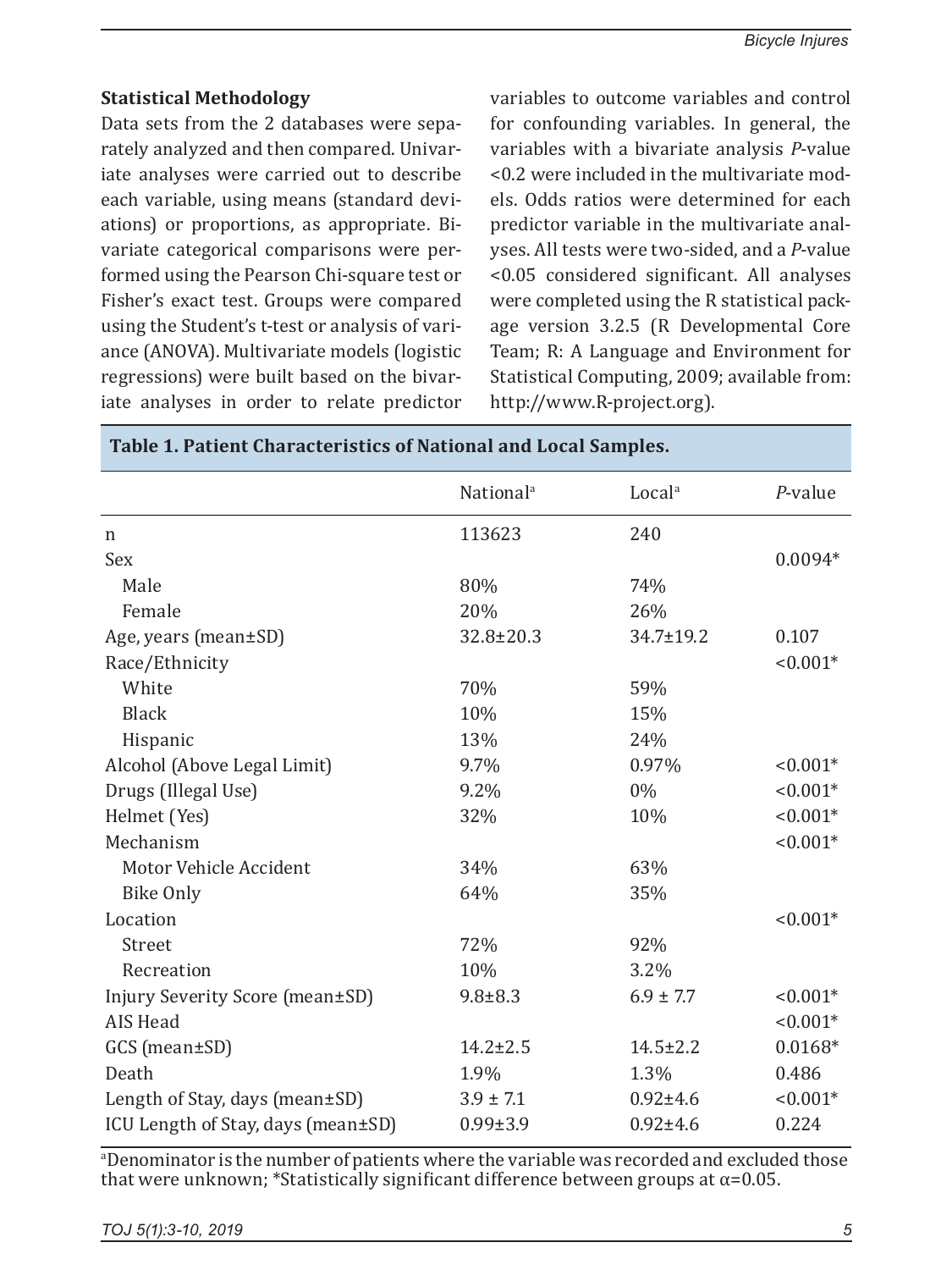# **RESULTS**

## **National Database Summary**

The NTDB query identified 113,623 bicycle trauma event evaluations in the years 2007- 2012. Males made up 80% of injury evaluations (Table 1). The average patient age was 32.8 years (range 3-89). There was a 7:1:1 White:Black:Hispanic ratio. Of those patients whose alcohol and drug usage status were recorded (92,561 and 86,649, respectively), 9.7% were found to be using alcohol above the legal limit, and 9.2% were found to be using either illegal drugs or using prescription drugs illegally. Among the injured cyclists whose helmet status was recorded (92,209 incidents), 32% reported wearing helmets.

Motor vehicle accident was the mechanism behind 34% of injury evaluations, while bicycle-only accident was behind 64% of injuries identified. The most common location for injury was on the street (72%), and the second most common was recreation areas (10%). The average Injury Severity Score (ISS) was 9.8 (SD=8.3, range 1-75), and the mortality (at arrival and/or post-admission) was 1.9%. Average length of hospital stay was 3.9 days (SD=7.1, range 0-314).

| Table 2. Body Region of Injury.                        |                          |                         |                                      |  |  |  |
|--------------------------------------------------------|--------------------------|-------------------------|--------------------------------------|--|--|--|
| <b>Body Region</b>                                     | National <sup>a</sup>    | Local <sup>a</sup>      | P-Value                              |  |  |  |
| Head/Neck<br>Spine/Back<br><b>Torso</b><br>Extremities | 58%<br>14%<br>28%<br>47% | 55%<br>11%<br>28%<br>4% | 0.413<br>0.220<br>0.74<br>$< 0.001*$ |  |  |  |

a Percentage of injured cyclists that sustained an injury to that body region; non-exclusive; \*Statistically significant difference between groups at  $\alpha$ =0.05.

| Table 3. Nature of Injury. |                       |  |  |  |  |
|----------------------------|-----------------------|--|--|--|--|
| Injury Type                | National <sup>a</sup> |  |  |  |  |
| Fracture                   | 66%                   |  |  |  |  |
| Dislocation                | 4.8%                  |  |  |  |  |
| Sprain/Strain              | $6.4\%$               |  |  |  |  |
| Internal Organ             | 48%                   |  |  |  |  |
| Open Wound                 | 34%                   |  |  |  |  |
| Amputation                 | 0.18%                 |  |  |  |  |
| <b>Blood Vessel</b>        | 1.4%                  |  |  |  |  |
| Contusion/Superficial      | 0%                    |  |  |  |  |
| Crush                      | 0.13%                 |  |  |  |  |
| Burn                       | 0.13%                 |  |  |  |  |
| Nerve                      | 0.71%                 |  |  |  |  |

a Percentage of injured cyclists that sustained an injury of that nature; non-exclusive; \*Statistically significant difference be-<br>tween groups at  $α=0.05$ . Head and neck injuries occurred in 65,413 (57.6%) injury evaluations, and traumatic brain injuries occurred in 48,317 (42.5%; Table 2). Fractures, the most common injuries, were sustained by 66% of injured cyclists (Table 3).

Compared to helmeted cyclists, the non-helmeted cyclists were younger, used more alcohol and illegal drugs, and were disproportionately male, Hispanic or non-Hispanic black, and Medicaid-insured (p<0.001; Table 4). Non-helmeted cyclists also suffered higher rates of head and neck injuries, traumatic brain injuries, and mortality ( $p<0.001$ ).

## **Local Database Summary**

In the local trauma registry, 240 bicycle trauma event evaluations were identified in the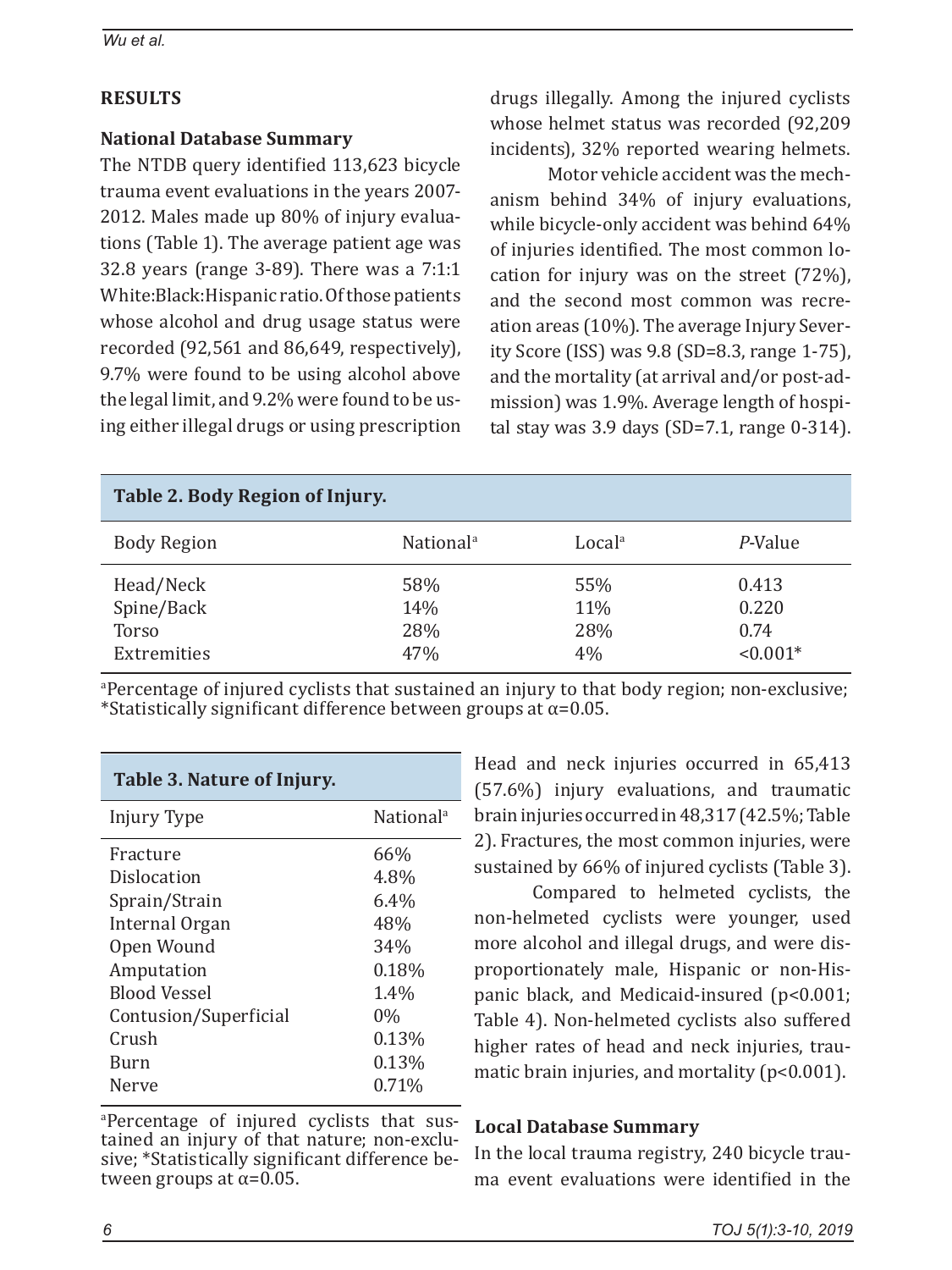|                        | National |                   | Local      |       |                  |          |
|------------------------|----------|-------------------|------------|-------|------------------|----------|
|                        | Helmet   | No-Helmet P-value |            |       | Helmet No-Helmet | P-value  |
| <b>Sex</b>             |          |                   | $< 0.001*$ |       |                  | 0.578    |
| Male                   | 78%      | 82%               |            | 65%   | 72%              |          |
| Female                 | 22%      | 18%               |            | 35%   | 28%              |          |
| Age, years (Mean)      | 40.5     | 29.7              | $< 0.001*$ | 45.2  | 34.0             | $0.010*$ |
| Race                   |          |                   | $< 0.001*$ |       |                  | $0.014*$ |
| White                  | 86%      | 63%               |            | 94%   | 53%              |          |
| <b>Black</b>           | 3%       | 13%               |            | $0\%$ | 18%              |          |
| Hispanic               | 4%       | 17%               |            | $6\%$ | 26%              |          |
| Alcohol (>Legal Limit) | 2.4%     | 13%               | $< 0.001*$ | 1.6%  | $0\%$            |          |
| Drugs (Illegal Use)    | 4.7%     | 11%               | $< 0.001*$ | $0\%$ | $0\%$            |          |
| Mechanism              |          |                   | $< 0.001*$ |       |                  |          |
| <b>MVA</b>             | 26%      | 38%               |            | 53%   | 66%              |          |
| <b>Bike Only</b>       | 72%      | 59%               |            | 47%   | 31%              |          |
| Location               |          |                   | $< 0.001*$ |       |                  | 0.112    |
| Street                 | 70%      | 75%               |            | 87%   | 94%              |          |
| Recreation             | 17%      | 6.7%              |            | $0\%$ | 3%               |          |
| ISS (Mean)             | 10.5     | 9.8               | $< 0.001*$ | 7.7   | 6.7              | 0.564    |
| LOS, days (Mean)       | 3.7      | 4.0               | $< 0.001*$ | 2.4   | 2.1              | 0.821    |
| Death                  | 1.3%     | 2.1%              | $< 0.001*$ | $0\%$ | 1.4%             |          |

# **Table 4. Helmet versus No-Helmet Incidents.**

\*Statistically significant difference between groups at  $\alpha$ =0.05; --- Could not be calculated, too many missing values; MVA, motor vehicle accident; ISS, injury severity score; LOS, length of hospital stay.

years 2007-2012. Males made up 74% of injury evaluations. The average patient age was 34.7 years (range 3-88). There was an 8:2:3 White:Black:Hispanic ratio (Table 1). Of those patients whose alcohol and drug usage status were recorded (203 and 147, respectively), 0.97% were found to be using alcohol above the legal limit, and none were found to be using either illegal drugs or using prescription drugs illegally. Of those injured cyclists whose helmet status was recorded (163 incidents), only 10% reported wearing helmets. Compared to helmeted cyclists, the non-helmeted cyclists were younger (p=0.010) and Hispanic or non-Hispanic black (p<0.014).

## **Comparison of Databases**

Only 10% of local database cyclists were reported to have been wearing a helmet, compared to 32% in the national database (p<0.001; Table 1). Compared to the national database, local trauma database cyclists were proportionally more female (p=0.00944) and black or Hispanic (p<0.001). Alcohol and drug use were significantly lower in the local database (p<0.001). Local cyclists were more likely to be injured in the street and by motor vehicle accidents (p<0.001). Extremity injuries were less common in local evaluations (p<0.001). However, local cyclists had lower average injury severity score (p<0.001),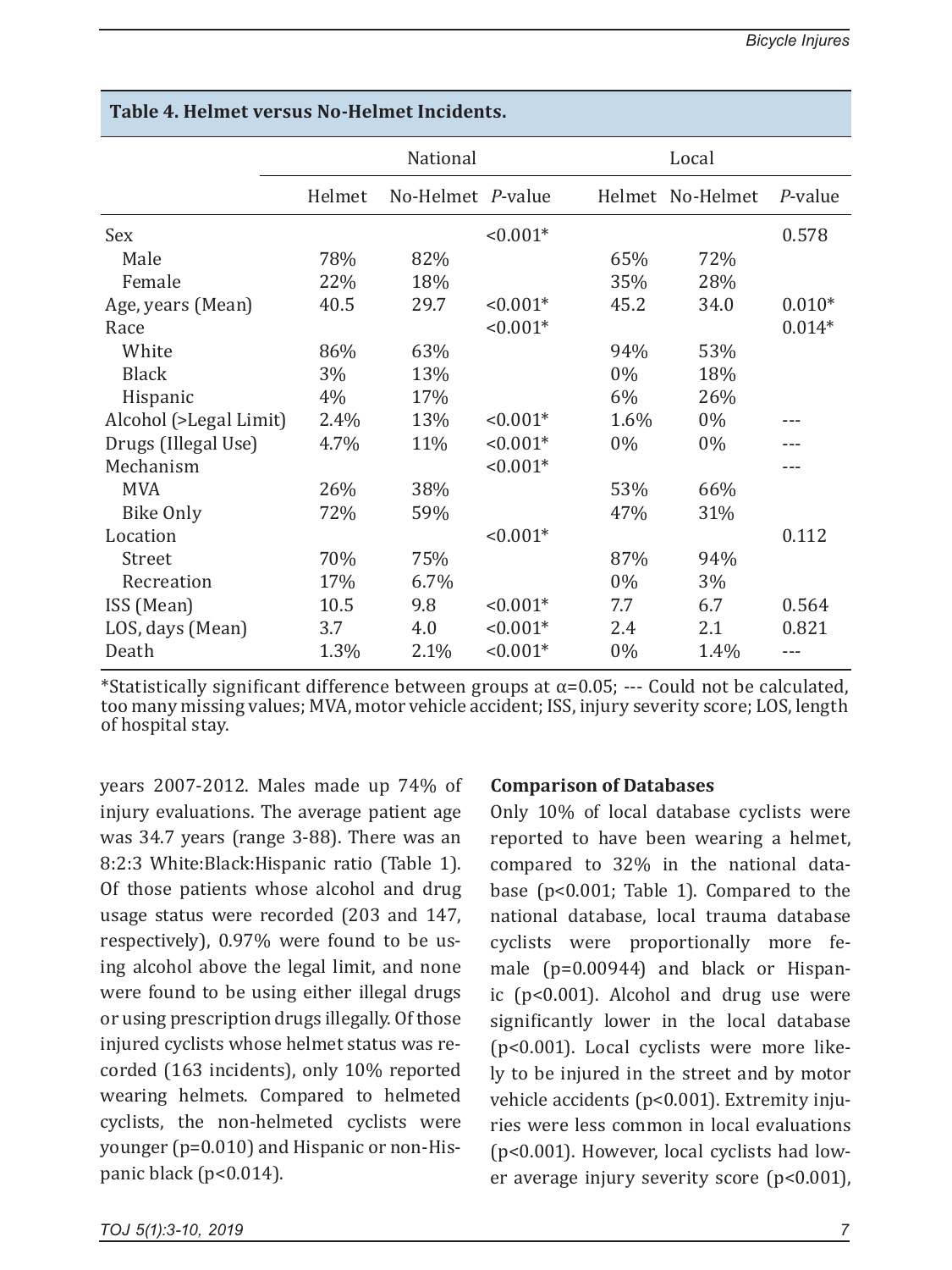#### *Wu et al.*

higher Glasgow Coma Scale (GCS) upon emergency room arrival (p=0.0168), and shorter length of hospital stay (p<0.001).

## **DISCUSSION**

Bicycle injuries today remain high in number and can cause significant morbidity and mortality. Especially controversial is the effect of helmets in preventing severe injury [5- 7]. Demographic groups such as children and the elderly are especially at risk, and efforts must be made to identify modifiable risk factors in order to reduce bicycle injuries [3]. It is possible that bicycle injury patterns vary with demographic and behavioral factors, and that prevention strategies can be differentially adjusted for each target population.

The comparison of national and local trauma databases is an important objective of this study. Recent literature has shown that large databases used in trauma research may sample different populations and produce different conclusions [19]. Therefore, we hypothesized that our local trauma database population could also differ and produce different conclusions than the National Trauma Data Bank. When creating policy toward public safety, it could be difficult to choose between national data that is generalized and supported by a large sample size, versus local data that is more relevant but much smaller in sample size. In the present study, the local data differed from the national data not only in demographics, but also in helmet-wearing status and injury patterns. Therefore, it is advisable to analyze local data when available, so as to note any unique patterns of the regional population.

Our results show the number of bicycle injuries reported in the U.S. remains high, with around a third caused by motor vehicle accidents. Our results indicate that helmets offer effective injury prevention for cyclists, and that the level of compliance was lowest in teenagers and highest in the elderly. Alcohol and drug use were common in injured cyclists, and these behaviors were associated with worse outcomes.

There are several limitations to this study. First, as a retrospective, observational study, it is not able to uncover any causative relationships or make predictions. Second, the local database is from a single center and may not be representative of other regions. The region surrounding the local trauma center does not have any helmet laws, whereas areas surrounding other trauma centers may have distinct regulations. Third, the local database is not independent of the national database because it contributes annually to the national database. Lastly, state and local bicycle and helmet laws vary by region, and cyclist compliance with any existing laws is unknown. The present study summarizes data from a national trauma database, which unifies areas with differing laws through de-identification of trauma centers. Therefore, given this data, it is impossible to determine the effect of existing bicycle laws around the country on helmet wearing compliance and injury characteristics.

## **CONCLUSIONS**

Efforts to improve availability of cyclist-friendly infrastructure, compliance with helmet-wearing, and cyclist injury awareness should be continued or increased to reduce the number of bicycle-related injuries. National databases may not be representative of local populations, and local policy could be informed by looking at regional data, if available.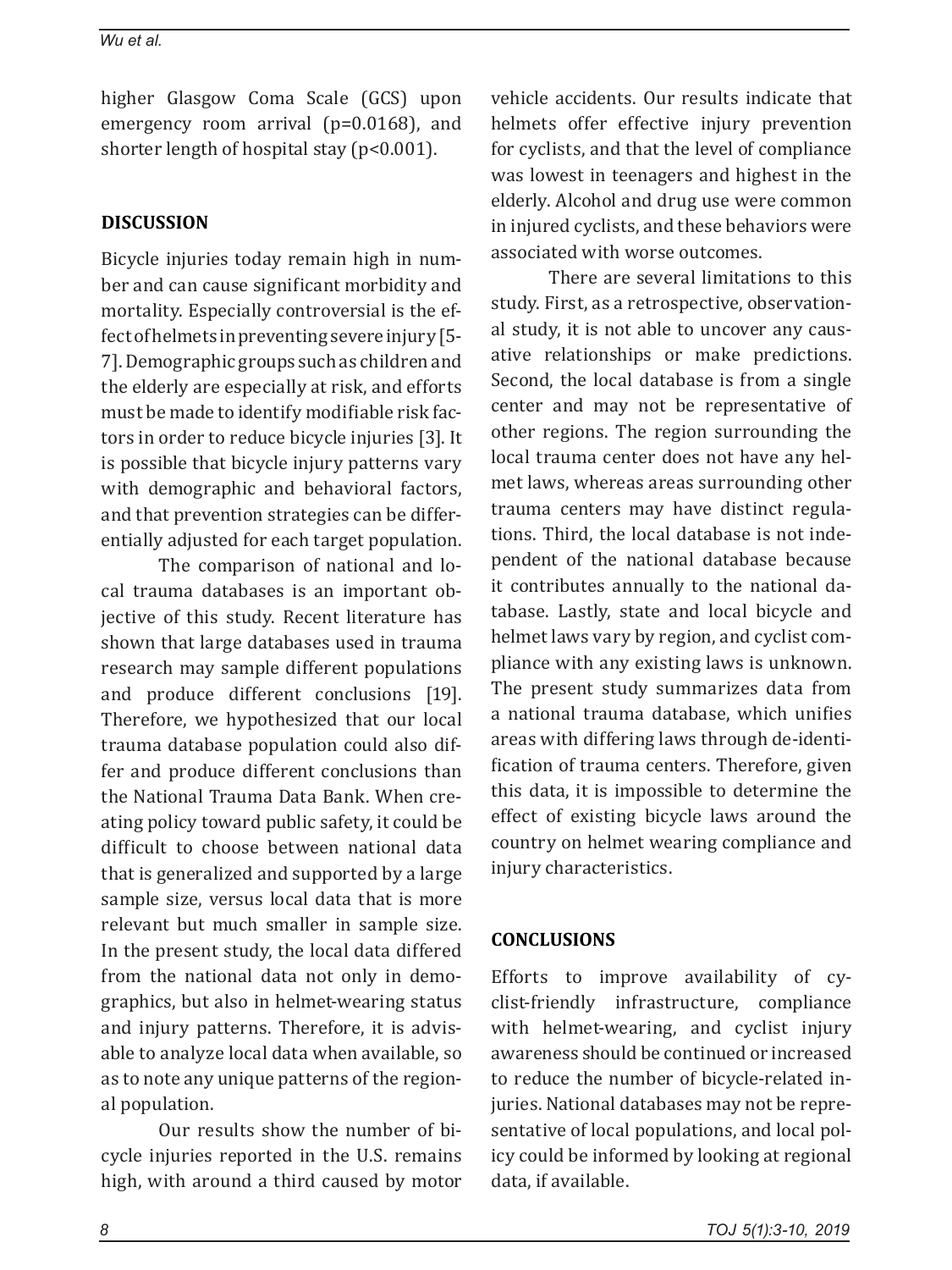## **ACKNOWLEDGMENTS**

We would like to thank the American College of Surgeons and the National Trauma Data Bank for access to the national database. The NTDB remains the full and exclusive copyrighted property of the American College of Surgeons. The American College of Surgeons is not responsible for any claims arising from studies based on the original data, text, tables, or figures. We would also like to thank everyone involved in the creation and maintenance of the local trauma database, without whom this study would not be possible. In the present study, 2007- 2012 editions of the databases were utilized.

## **REFERENCES**

[1] Outdoor participation report 2013. The Outdoor Foundation. http://www.outdoorfoundation.org/pdf/ResearchParticipation2013.pdf. Accessed on 4/13/18.

[2] Injury Prevention & Control: Motor Vehicle Safety. Centers for Disease Control and Prevention. http://www.cdc.gov/motorvehiclesafety/bicycle/. Accessed on 4/13/18.

[3] Melo N, Berg RJ, Inaba K. Injuries sustained by bicyclists. Trauma 2014l;16(3):183-8.

[4] Helmet Laws for Bicycle Riders. Helmets. org. http://www.helmets.org/mandator. htm. Accessed on 4/13/18.

[5] Robinson DL. Bicycle helmet legislation: Can we reach a consensus? Accid Anal Prev 2007;39:86-93.

[6] Karkhaneh M, Kalenga1 J-C, Hagel BE, Rowe BH. Effectiveness of bicycle helmet legislation to increase helmet use: a systematic review. Inj Prev 2006;12:76-82.

[7] Macpherson A, Spinks A. Bicycle helmet legislation for the uptake of helmet use and prevention of head injuries. Cochrane Database Syst Rev 2008;16:CD005401.

[8] Gulack BC, Englum BR, Rialon KL, Talbot LJ, Keenan JE, Adibe OO, et al. Inequalities in the use of helmets by race and payer status among pediatric cyclists. Surgery 2015;158:556-61.

[9] Oyetunji TA, Fisher MA, Onguti SK, Cornwell EE, Qureshi FG, Nwomeh BC, et al. Pediatric helmet use in residential areas. Am Surg 2014;80:511-3.

[10] Rivara FP, Thompson DC, Thompson RS. Epidemiology of bicycle injuries and risk factors for serious injury. Inj Prev 2015;21:47-51

[11] Shah S, Sinclair SA, Smith GA, Xiang H. Pediatric hospitalizations for bicycle-related injuries. Inj Prev 2007;13:316-21.

[12] Lustenberger T, Inaba K, Talving P, Barmparas G, Schnüriger B, Demetriades D, et al. Bicyclists injured by automobiles: relationship of age to injury type and severity—a National Trauma Databank analysis. J Trauma 2010;69:1120-5.

[13] Missios S, Bekelis K, Spinner RJ. Traumatic peripheral nerve injuries in children: epidemiology and socioeconomics. J Neurosurg Pediatr 2014;14:688-94.

[14] Imahara SD, Hopper RA, Wang J, Rivara FP, Klein MB. Patterns and outcomes of pediatric facial fractures in the United States: a survey of the National Trauma Data Bank. J Am Coll Surg 2008;207:710-6.

[15] Bjurlin MA, Zhao LC, Goble SM, Hollowell CM. Bicycle-related genitourinary injuries. Urology 2011;78:1187-90.